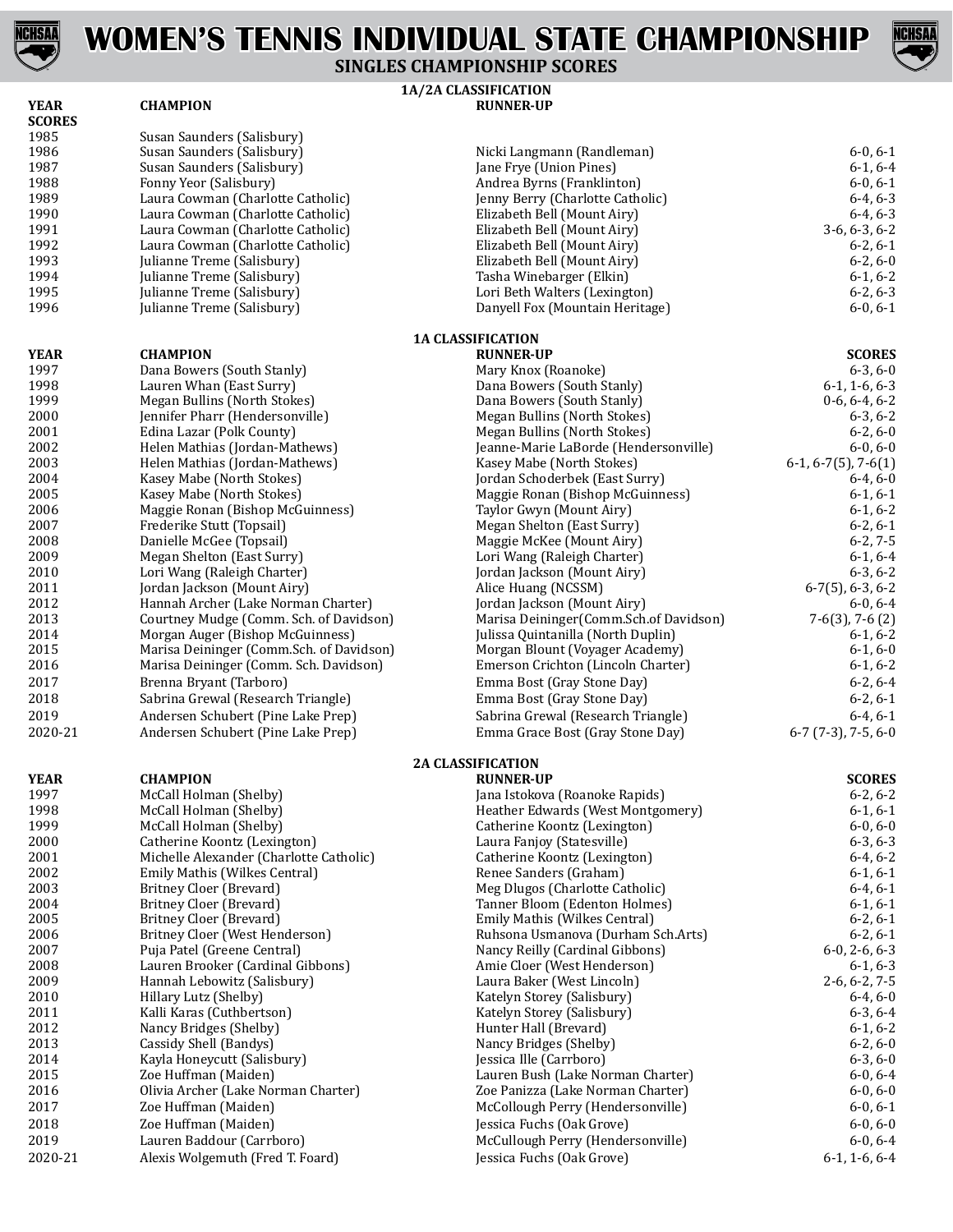



### **SINGLES CHAMPIONSHIP SCORES**

|             | <b>3A CLASSIFICATION</b>                 |                                            |                    |  |
|-------------|------------------------------------------|--------------------------------------------|--------------------|--|
| <b>YEAR</b> | <b>CHAMPION</b>                          | <b>RUNNER-UP</b>                           | <b>SCORES</b>      |  |
| 1986        | Karen John (High Point T.W. Andrews)     | Nicole Nissley (Brevard)                   | $6-2, 6-4$         |  |
| 1987        | Miki Hosek (Madison-Mayodan)             | Nicole Nissley (Brevard)                   | $6-1, 6-3$         |  |
| 1988        | Helen Spencer (Burlington Williams)      | Amy Coan (Brevard)                         | $6-2, 6-0$         |  |
| 1989        | Heidi Smith (Brevard)                    | Lisa Manning (Washington)                  | $6-0, 6-3$         |  |
| 1990        | Melody Drenning (Skyland T.C.Roberson)   | Daniela Klabin (Greenville D.H. Conley)    | $6-4, 6-3$         |  |
| 1991        | Sybil Parker (Brevard)                   | Dana Allen (Southeast Guilford)            | $6-4, 6-3$         |  |
| 1992        | Melody Drenning (Skyland T.C.Roberson)   | Amanda Sentelle (Brevard)                  | $7-5, 6-3$         |  |
| 1993        | Jackie Houston (Kings Mountain)          | Amanda Sentelle (Brevard)                  | $6-3, 6-4$         |  |
| 1994        | Jackie Houston (Kings Mountain)          | Christina Causway (Wilson Fike)            | $6-0, 4-6, 6-1$    |  |
| 1995        | Jackie Houston (Kings Mountain)          | Brooke Skeen (Burlington Williams)         | $6-3, 6-1$         |  |
| 1996        | Jackie Houston (Kings Mountain)          | Brooke Skeen (Burlington Williams)         | $7-5, 6-1$         |  |
| 1997        | Natalie Cherry (Washington)              | Elisha Mabe (Eden Morehead)                | $6-2, 6-3$         |  |
| 1998        | Natalie Cherry (Washington)              | Elisha Mabe (Eden Morehead)                | $2-6, 6-2, 6-4$    |  |
| 1999        | Sallie Kiser (Eden Morehead)             | Lauren Williams (East Chapel Hill)         | $3-6, 6-4, 6-0$    |  |
| 2000        | Elizabeth Kernodle (Burlington Williams) | Sallie Kiser (Eden Morehead)               | $6-4, 4-6, 7-5$    |  |
| 2001        | Kelly Fleck (Statesville)                | Rachel Rhoney (St. Stephens)               | $6-4, 6-3$         |  |
| 2002        | Lauren Isenhour (Fred T. Foard)          | Rachel Rhoney (St. Stephens)               | $6-1, 3-6, 6-3$    |  |
| 2003        | Lauren Isenhour (Fred T. Foard)          | Emily Mauser (Hickory)                     | $6 - 3, 6 - 2$     |  |
| 2004        | Alexa Ely (Asheville)                    | Emily Mauser (Hickory)                     | $2-6, 6-4, 6-0$    |  |
| 2005        | Cameron Chatman (Ragsdale)               | <b>Emily Mauser (Hickory)</b>              | $7-5, 6-0$         |  |
| 2006        | Emily Mauser (Hickory)                   | Cameron Chatman (Ragsdale)                 | $6-4, 6-1$         |  |
| 2007        | Stephani Synn (Hickory)                  | MayaBlue Stauffer-MacDowell (T.C.Roberson) | $6-4, 6-1$         |  |
| 2008        | Kathryn Talbert (Lake Norman)            | Neena Wanko (Union Pines)                  | $6-0, 6-2$         |  |
| 2009        | Neena Wanko (Union Pines)                | MacKenzie LaSure (Asheville)               | $6-1, 6-0$         |  |
| 2010        | MacKenzie LaSure (Asheville)             | Masey DeMoss (McMichael)                   | $6-1, 6-7(4), 6-1$ |  |
| 2011        | MacKenzie LaSure (Asheville)             | Alix Theodossiou (Asheville)               | $6-3, 6-0$         |  |
| 2012        | Masey DeMoss (McMichael)                 | Sarah Jiang (Cox Mill)                     | $6-2, 6-2$         |  |
| 2013        | Heidi Swope (Weddington)                 | Sarah Jiang (Cox Mill)                     | $6-3, 6-0$         |  |
| 2014        | Adrienne Haynes (Asheville)              | Taylor Love (Wilson Hunt)                  | $6-2, 2-6, 6-4$    |  |
| 2015        | Adrienne Haynes (Asheville)              | Sarah Jiang (Cox Mill)                     | $6-2, 6-4$         |  |
| 2016        | Kate Earnhardt (Concord)                 | Adrienne Hayens (Asheville)                | $6-4, 3-6, 6-1$    |  |
| 2017        | Rose Kenny (Charlotte Catholic)          | Sarah Merrill (Weddington)                 | $7-6(4)$ , 6-1     |  |
| 2018        | Rose Kenny (Charlotte Catholic)          | Maggie Gehrig (Charlotte Catholic)         | $6-2, 6-3$         |  |
| 2019        | Rose Kenny (Charlotte Catholic)          | Hannah Jiang (Cox Mill)                    | $6-1, 6-1$         |  |
| 2020-21     | Maggie Gehrig (Charlotte Catholic)       | Madison Hill (J.M. Robinson)               | $6-2, 6-2$         |  |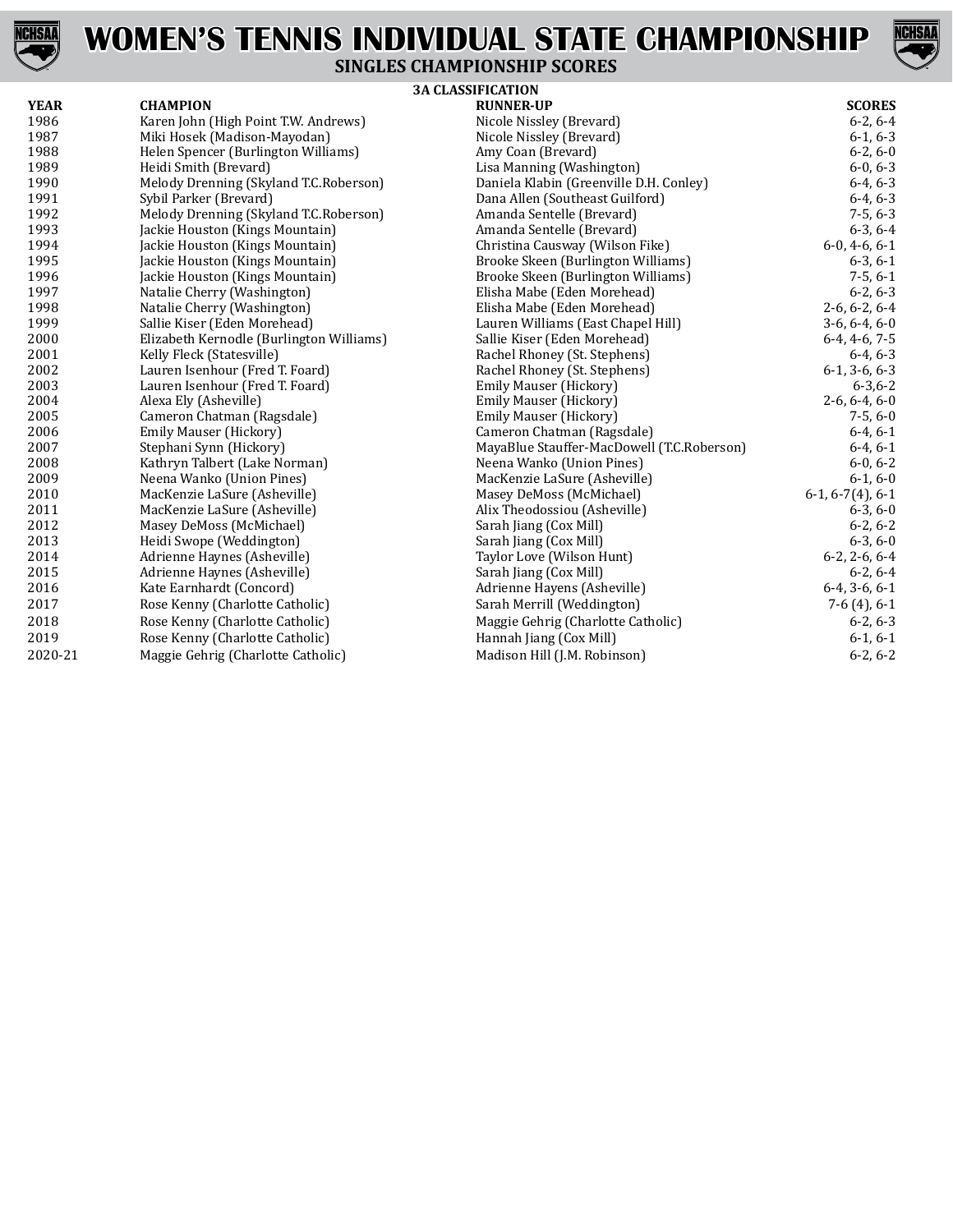



### **SINGLES CHAMPIONSHIP SCORES**

| YEAR    | <b>CHAMPION</b>                            | <b>RUNNER-UP</b>                          | <b>SCORES</b>          |
|---------|--------------------------------------------|-------------------------------------------|------------------------|
| 1985    | 3A/4A-- Jenee Cross (Winston-Salem Carver) |                                           |                        |
| 1986    | Michelle Frye (Durham Jordan)              | Jenee Cross (Winston-Salem Carver)        | $2-6, 6-0, 6-0$        |
| 1987    | Renika Shaw (Greensboro Ben Smith)         | Lisa Adelman (Greensboro Grimsley)        | $6-2, 6-4$             |
| 1988    | Scotti Thomas (Durham Jordan)              | Paige Powell (Greenville Rose)            | $6-3, 6-1$             |
| 1989    | Helen Spencer (Burlington Walter Williams) | Paige Powell (Greenville Rose)            | $6-1, 6-1$             |
| 1990    | Blair Sutton (Fayetteville Terry Sanford)  | Jenny Sopel (Charlotte Myers Park)        | $6-1, 6-0$             |
| 1991    | Blair Sutton (Fayetteville Terry Sanford)  | Jenny Sopel (Charlotte Myers Park)        | $6-4, 6-7(5-7), 6-3$   |
| 1992    | Tory Schroeder (Chapel Hill)               | Blair Sutton (Fayetteville Terry Sanford) | $7-6(7-4)$ , 6-3       |
| 1993    | Blair Sutton (Fayetteville Terry Sanford)  | Francie Barragan (Fayetteville T.Sanford) | $6-2, 6-3$             |
| 1994    | Caroline Hill (Chapel Hill)                | Bobbi Guthrie (Raleigh Broughton)         | $6-3, 6-2$             |
| 1995    | Bobbi Guthrie (Raleigh Broughton)          | Caroline Hill (Chapel Hill)               | $6-4, 6-2$             |
| 1996    | Bobbi Guthrie (Raleigh Broughton)          | Loni Worsley (Winston-Salem Reynolds)     | $6-3, 6-3$             |
| 1997    | Henriette Williams (Raleigh Broughton)     | Caroline Hill (Chapel Hill)               | $6-0, 6-2$             |
| 1998    | Henriette Williams (Raleigh Broughton)     | Amanda DeVore (Fayetteville Cape Fear)    | $6-0$ , 7 $-6(7-3)$    |
| 1999    | Rankin Williams (Raleigh Broughton)        | Bonnie Baird (Raleigh Broughton)          | $1-6, 6-3, 7-6(8-6)$   |
| 2000    | Rankin Williams (Raleigh Broughton)        | Bonnie Baird (Raleigh Broughton)          | $6-0, 6-0$             |
| 2001    | Christine Simpson (Raleigh Broughton)      | Meredith Skeeters (Northwest Guilford)    | $6-1, 6-1$             |
| 2002    | Christine Simpson (Raleigh Broughton)      | Kara Worsley (Winston Salem Reynolds)     | $6-0, 6-4$             |
| 2003    | Catherine Newman (Greensboro Page)         | Julia Roach (Raleigh Broughton)           | $6-3, 4-6, 6-3$        |
| 2004    | Teresa Wang (North Mecklenburg)            | Brooke Walter (Greensboro Page)           | $6-7$ (5-7), $6-0,6-1$ |
| 2005    | Anna Lee Evans (Watauga)                   | Shondra Redfern (Charlotte Harding)       | $6-2, 6-4$             |
| 2006    | Kaitlin Burns (Wiilmington Hoggard)        | Kinsey Pate (Matthews David Butler)       | $6-1, 6-0$             |
| 2007    | Kaitlin Burns (Wiilmington Hoggard)        | Grace Baker (Charlotte Myers Park)        | $6-1, 6-3$             |
| 2008    | Grace Baker (Charlotte Myers Park)         | Jennifer Huang (East Chapel Hill)         | $6-2, 6-2$             |
| 2009    | Chloe Willetts (R.J. Reynolds)             | Grace Baker (Charlotte Myers Park)        | $6-4, 3-6, 6-3$        |
| 2010    | Melissa Kandinata (Green Hope)             | Lauren Frazier (Greenville Rose)          | $6-1, 6-4$             |
| 2011    | Hannah Templeton (Greensboro Page)         | McKayla Zupan (Wilmington Hoggard)        | $6-1, 6-4$             |
| 2012    | Maggie Kane (Raleigh Broughton)            | Chloe Willetts (W-Salem R.J. Reynolds)    | $7-5, 6-0$             |
| 2013    | Susanne Boyden (Raleigh Wakefield)         | Maggie Kane (Raleigh Broughton)           | $7-5, 6-2$             |
| 2014    | Susanne Boyden (Raleigh Wakefield)         | Peyton Pesavento (W-Salem Reynolds)       | $6-3, 6-3$             |
| 2015    | Susanne Boyden (Raleigh Wakefield)         | Amanda Cyr (Panther Creek)                | $6-3, 6-0.$            |
| 2016    | Jenna Thompson (South Mecklenburg)         | Lauren Gish (Lake Norman)                 | $6-0, 6-1$             |
| 2017    | Jenna Thompson (South Mecklenburg)         | Katie Andreini (Green Hope)               | $6-2, 6-4$             |
| 2018    | Jenna Thompson (South Mecklenburg)         | Sibel Tanik (Sanderson)                   | $5-7, 6-4, 6-2$        |
| 2019    | Jenna Thompson (South Mecklenburg)         | Katie Andreini (Green Hope)               | $6-2, 6-1$             |
| 2020-21 | Julia Abrams (Mooresville)                 | [ill Gruber (Millbrook)                   | $6-2, 6-2$             |

| 1985    | 3A/4A-- Jenee Cross (Winston-Salem Carver) |                                           |                        |
|---------|--------------------------------------------|-------------------------------------------|------------------------|
| 1986    | Michelle Frye (Durham Jordan)              | Jenee Cross (Winston-Salem Carver)        | $2-6, 6-0, 6-0$        |
| 1987    | Renika Shaw (Greensboro Ben Smith)         | Lisa Adelman (Greensboro Grimsley)        | $6-2, 6-4$             |
| 1988    | Scotti Thomas (Durham Jordan)              | Paige Powell (Greenville Rose)            | $6-3, 6-1$             |
| 1989    | Helen Spencer (Burlington Walter Williams) | Paige Powell (Greenville Rose)            | $6-1, 6-1$             |
| 1990    | Blair Sutton (Fayetteville Terry Sanford)  | Jenny Sopel (Charlotte Myers Park)        | $6-1, 6-0$             |
| 1991    | Blair Sutton (Fayetteville Terry Sanford)  | Jenny Sopel (Charlotte Myers Park)        | $6-4, 6-7(5-7), 6-3$   |
| 1992    | Tory Schroeder (Chapel Hill)               | Blair Sutton (Fayetteville Terry Sanford) | $7-6(7-4)$ , 6-3       |
| 1993    | Blair Sutton (Fayetteville Terry Sanford)  | Francie Barragan (Fayetteville T.Sanford) | $6-2, 6-3$             |
| 1994    | Caroline Hill (Chapel Hill)                | Bobbi Guthrie (Raleigh Broughton)         | $6-3, 6-2$             |
| 1995    | Bobbi Guthrie (Raleigh Broughton)          | Caroline Hill (Chapel Hill)               | $6-4, 6-2$             |
| 1996    | Bobbi Guthrie (Raleigh Broughton)          | Loni Worsley (Winston-Salem Reynolds)     | $6-3, 6-3$             |
| 1997    | Henriette Williams (Raleigh Broughton)     | Caroline Hill (Chapel Hill)               | $6-0, 6-2$             |
| 1998    | Henriette Williams (Raleigh Broughton)     | Amanda DeVore (Fayetteville Cape Fear)    | $6-0$ , 7 $-6(7-3)$    |
| 1999    | Rankin Williams (Raleigh Broughton)        | Bonnie Baird (Raleigh Broughton)          | $1-6, 6-3, 7-6(8-6)$   |
| 2000    | Rankin Williams (Raleigh Broughton)        | Bonnie Baird (Raleigh Broughton)          | $6-0, 6-0$             |
| 2001    | Christine Simpson (Raleigh Broughton)      | Meredith Skeeters (Northwest Guilford)    | $6-1, 6-1$             |
| 2002    | Christine Simpson (Raleigh Broughton)      | Kara Worsley (Winston Salem Reynolds)     | $6-0, 6-4$             |
| 2003    | Catherine Newman (Greensboro Page)         | Julia Roach (Raleigh Broughton)           | $6-3, 4-6, 6-3$        |
| 2004    | Teresa Wang (North Mecklenburg)            | Brooke Walter (Greensboro Page)           | $6-7$ (5-7), $6-0,6-1$ |
| 2005    | Anna Lee Evans (Watauga)                   | Shondra Redfern (Charlotte Harding)       | $6-2, 6-4$             |
| 2006    | Kaitlin Burns (Wiilmington Hoggard)        | Kinsey Pate (Matthews David Butler)       | $6-1, 6-0$             |
| 2007    | Kaitlin Burns (Wiilmington Hoggard)        | Grace Baker (Charlotte Myers Park)        | $6-1, 6-3$             |
| 2008    | Grace Baker (Charlotte Myers Park)         | Jennifer Huang (East Chapel Hill)         | $6-2, 6-2$             |
| 2009    | Chloe Willetts (R.J. Reynolds)             | Grace Baker (Charlotte Myers Park)        | $6-4, 3-6, 6-3$        |
| 2010    | Melissa Kandinata (Green Hope)             | Lauren Frazier (Greenville Rose)          | $6-1, 6-4$             |
| 2011    | Hannah Templeton (Greensboro Page)         | McKayla Zupan (Wilmington Hoggard)        | $6-1, 6-4$             |
| 2012    | Maggie Kane (Raleigh Broughton)            | Chloe Willetts (W-Salem R.J. Reynolds)    | $7-5, 6-0$             |
| 2013    | Susanne Boyden (Raleigh Wakefield)         | Maggie Kane (Raleigh Broughton)           | $7-5, 6-2$             |
| 2014    | Susanne Boyden (Raleigh Wakefield)         | Peyton Pesavento (W-Salem Reynolds)       | $6-3, 6-3$             |
| 2015    | Susanne Boyden (Raleigh Wakefield)         | Amanda Cyr (Panther Creek)                | $6-3, 6-0.$            |
| 2016    | Jenna Thompson (South Mecklenburg)         | Lauren Gish (Lake Norman)                 | $6-0, 6-1$             |
| 2017    | Jenna Thompson (South Mecklenburg)         | Katie Andreini (Green Hope)               | $6-2, 6-4$             |
| 2018    | Jenna Thompson (South Mecklenburg)         | Sibel Tanik (Sanderson)                   | $5-7, 6-4, 6-2$        |
| 2019    | Jenna Thompson (South Mecklenburg)         | Katie Andreini (Green Hope)               | $6-2, 6-1$             |
| 2020-21 | Julia Abrams (Mooresville)                 | [ill Gruber (Millbrook)                   | $6-2, 6-2$             |
|         |                                            |                                           |                        |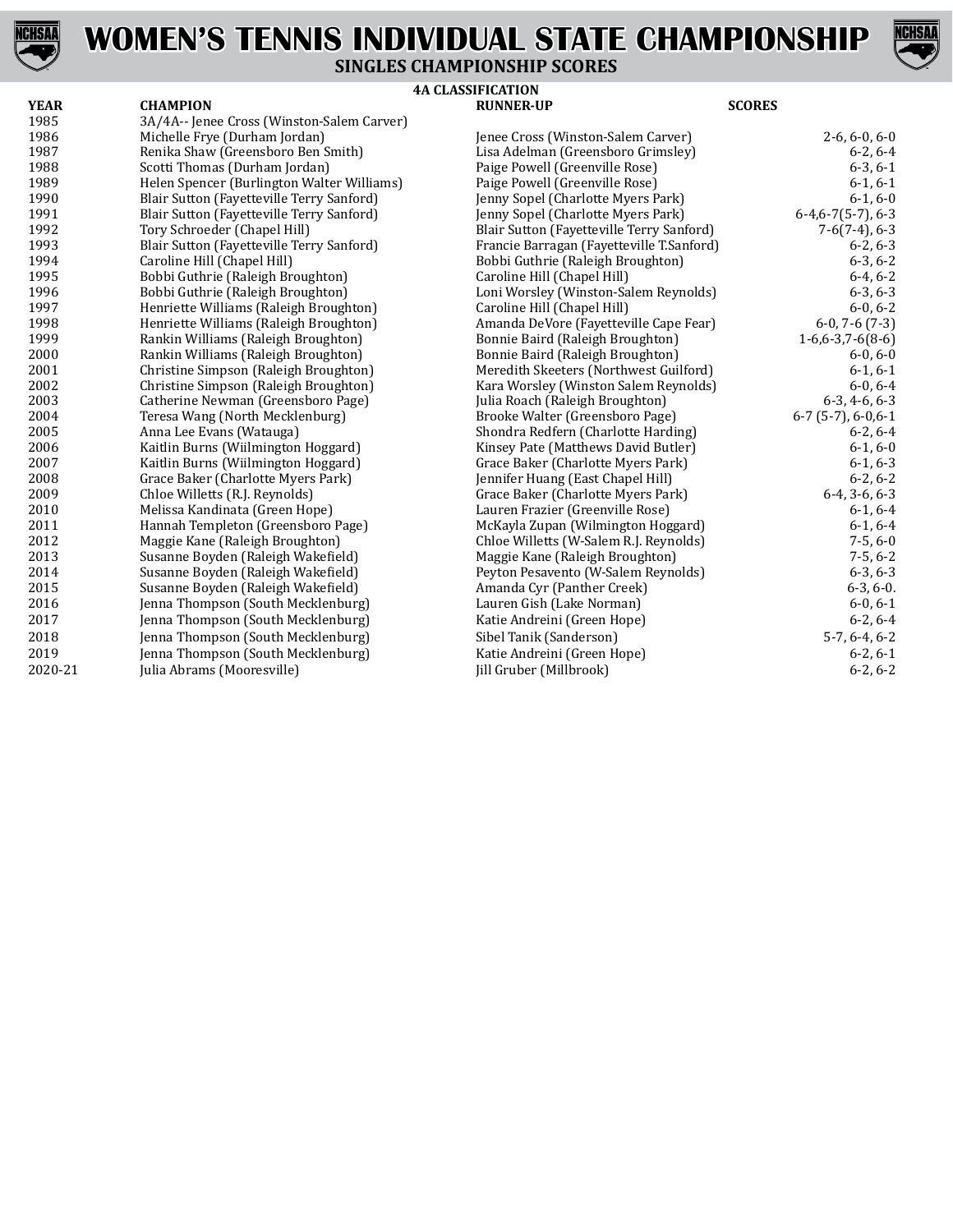



## **DOUBLES CHAMPIONSHIP SCORES**

- 1985 Sloan Whitman & Saundra Davis (Lexington)<br>1986 Christi Cranford & Laura Hunsucker (Newtor
- 1986 Christi Cranford & Laura Hunsucker (Newton-Conover)<br>1987 Christie Sanders & Keri Whitehead (Mount Airy)
- 1987 Christie Sanders & Keri Whitehead (Mount Airy)<br>1988 Christie Sanders & Keri Whitehead (Mount Airy)
- 1988 Christie Sanders & Keri Whitehead (Mount Airy) Amy Fisher & Amy Shouse (Mount Pleasant) 6-0, 6-1
- 1989 Christie Sanders & Keri Whitehead (Mount Airy)<br>1990 Iulie Brown & Melissa King (Starmount)
- 1990 Julie Brown & Melissa King (Starmount)<br>1991 Shannon Spencer & Kelly Christiansen (N
- 1991 Shannon Spencer & Kelly Christiansen (Newton-Conover) Shannon Spencer & Kelly Christiansen (Newton-Conover
- 1992 Beth Baxley & Diana Everette (St. Pauls)<br>1993 Ginny Stroud & Meredith Campbell (Moc
- 1993 Ginny Stroud & Meredith Campbell (Mooresville) Ginny Stroud & Meredith Campbell (Mooresville)
- 1994 Lisa Witherspoon & Leslie Van Dyke (Newton-Conover)<br>1995 Blizabeth Wurster & Jamie Graham (Salisbury)
- 1995 Elizabeth Wurster & Jamie Graham (Salisbury)<br>1996 Elizabeth Wurster & Jamie Graham (Salisbury)
- Elizabeth Wurster & Jamie Graham (Salisbury)

- 1997 Lori Campbell & Marie Reynolds (East Montgomery)<br>1998 Kayla Tucker & Tasha Mabe (North Stokes)
- 1998 Kayla Tucker & Tasha Mabe (North Stokes)<br>1999 Kayla Tucker & Christie Williams (North St
- 1999 Kayla Tucker & Christie Williams (North Stokes)<br>2000 Kayla Tucker & Leslie Watts (North Stokes)
- 2000 Kayla Tucker & Leslie Watts (North Stokes)<br>2001 Leslie Watts & Mallory Williams (North Sto)
- 2001 Leslie Watts & Mallory Williams (North Stokes) 2002 Mallory Williams & Base Wabe (North Stokes)
- 2002 Mallory Williams & Kasey Mabe (North Stokes)<br>2003 Mary Elizabeth Rouse & Jessica Eblen (Henders
- 
- 2003 Mary Elizabeth Rouse & Jessica Eblen (Hendersonville)<br>2004 Deanne-Marie LaBorde & Jessica Eblen (Hendersonville) 2004 Jeanne-Marie LaBorde & Jessica Eblen (Hendersonville)<br>2005 Jeanne-Marie LaBorde & Jessica Eblen (Hendersonville)
- 2005 Jeanne-Marie LaBorde & Jessica Eblen (Hendersonville)<br>2006 Liana Roux & Amy Bahr (N.C. School of Science and Matl
- 2006 Liana Roux & Amy Bahr (N.C. School of Science and Math)<br>2007 Liana Roux & Amy Bahr (N.C. School of Science and Math)
- 2007 Liana Roux & Amy Bahr (N.C. School of Science and Math)<br>2008 Brianna Fulp & Jessie Elmore (East Wilkes)
- 2008 Brianna Fulp & Jessie Elmore (East Wilkes)<br>2009 Teresa Pincus & Laura Outlaw (N.C. School
- 2009 Teresa Pincus & Laura Outlaw (N.C. School of Science and Math)<br>2010 Nelessa Lewis & Janice Wong (N.C. School of Science and Math)
- 2010 Nelessa Lewis & Janice Wong (N.C. School of Science and Math)<br>2011 Delana Hinson & Samantha Kellis (East Montgomery)
- 2011 Delana Hinson & Samantha Kellis (East Montgomery)<br>2012 Libby Fowler & Brooke Herlocker (Gray Stone Day)
- 2012 Libby Fowler & Brooke Herlocker (Gray Stone Day)<br>2013 Libby Fowler & Brooke Herlocker (Gray Stone Day)
- 2013 Libby Fowler & Brooke Herlocker (Gray Stone Day)<br>2014 Courtney Mudge & Marisa Deininger (Comm. Schoo
- 2014 Courtney Mudge & Marisa Deininger (Comm. School of Davidson<br>2015 Morgan Auger & Anna Petrangeli (Bishop McGuinness)
- 2015 Morgan Auger & Anna Petrangeli (Bishop McGuinness)<br>2016 Courtney Williamson & Lindsey Batten (Chatham Centr
- 2016 Courtney Williamson & Lindsey Batten (Chatham Central)<br>2017 Hannah Jenne & Tana Harris (Polk County)
- 2017 Hannah Jenne & Tana Harris (Polk County)<br>2018 Camryn McClure & Emma Rowe (Raleigh Cl
- 2018 Camryn McClure & Emma Rowe (Raleigh Charter)<br>2019 Anisah Sison & Abby Armistead (Franklin Academ Anisah Sison & Abby Armistead (Franklin Academy)
- 2020-21 Sabrina Grewal & Olivia Hankinson (Research Triangle)

- **YEAR CHAMPION RUNNER-UP SCORES**
- 1997 Katie Neal & Holly McFarland (Statesville) Haley Chitty McFarland (Statesville)<br>1998 Ashley Willis & Michelle Williams (Shelby)
- 1998 Ashley Willis & Michelle Williams (Shelby)<br>1999 Ashley Willis & Michelle Williams (Shelby)
- 1999 Ashley Willis & Michelle Williams (Shelby)<br>2000 Kelly Fleck & Mary Beth Cartner (Statesvill
- 2000 Kelly Fleck & Mary Beth Cartner (Statesville) Rely Fleck & Mary Beth Cartner (Statesville)
- 2001 Ashley Willis & Michelle Williams (Shelby)<br>2002 Allison Cobb & Amy Beaman (Greene Centi
- 2002 Allison Cobb & Amy Beaman (Greene Central)<br>2003 Barily Mathis & Alexis Elmore (Wilkes Central)
- 2003 Emily Mathis & Alexis Elmore (Wilkes Central)<br>2004 Liz Tans & Jenna Siskey (Charlotte Catholic)
- 2004 Liz Tans & Jenna Siskey (Charlotte Catholic)<br>2005 Hollyn Alberghini & Emily Morton (West Sta
- 2005 Hollyn Alberghini & Emily Morton (West Stanly)<br>2006 Betsy Martin & Erin Mode (Shelby)
- 2006 Betsy Martin & Erin Mode (Shelby)<br>2007 Casey Collins & Susie Wear (Salisbu
- 2007 Casey Collins & Susie Wear (Salisbury) 2008 Hannah Lebowitz & Kirstin Meyerhoef
- 2008 Hannah Lebowitz & Kirstin Meyerhoeffer (Salisbury) 3009 McKenna Karas & Kelli Karas (Cuthbertson)
- 2009 McKenna Karas & Kelli Karas (Cuthbertson)<br>2010 McKenna Karas & Kelli Karas (Cuthbertson)
- 2010 McKenna Karas & Kelli Karas (Cuthbertson)<br>2011 Joy Loeblein & Erika Nelson (Salisbury)
- 2011 Joy Loeblein & Erika Nelson (Salisbury)<br>2012 Emma McLeod & Taylor Snowdon (Brev
- 2012 Emma McLeod & Taylor Snowdon (Brevard)<br>2013 Alexander Drve & Madeline Hoskins (Salisbu
- 2013 Alexander Drye & Madeline Hoskins (Salisbury)<br>2014 Hannah Archer & Olivia Archer (Lake Norman C
- 2014 Hannah Archer & Olivia Archer (Lake Norman Charter)<br>2015 Hannah Archer & Olivia Archer (Lake Norman Charter)
- 2015 Hannah Archer & Olivia Archer (Lake Norman Charter)<br>2016 Zoe Huffman & Toni Laney (Maiden)
- 2016 Zoe Huffman & Toni Laney (Maiden)<br>2017 Madison Polyasko & Veronica Judson
- 2017 Madison Polyasko & Veronica Judson (Smoky Mountain)<br>2018 Alexis Wolgemuth & Emily Campbell (Fred T. Foard)
- 2018 Alexis Wolgemuth & Emily Campbell (Fred T. Foard) 2019 Alexis Wolgemuth & Hannah Cummings (Fred T. Foa
- Alexis Wolgemuth & Hannah Cummings (Fred T. Foard) 2020-21 McCollough Perry & Eliza Perry (Hendersonville)

### **1A/2A CLASSIFICATION YEAR CHAMPION RUNNER-UP SCORES**

| Jennifer Korns and Brooks McKenzie (North Stokes) | $6 - 7, 6 - 1, 6 - 1$ |
|---------------------------------------------------|-----------------------|
| DeAnna Cresimore & Mitzi Yount (Bandys)           | $6 - 3, 4 - 6, 6 - 3$ |
| Amy Fisher & Amy Shouse (Mount Pleasant)          | $6-0, 6-1$            |
| Elizabeth Thigpen & Tina Hussey (North Moore)     | $6-2, 6-0$            |
| Elise Marion & Teresa Furr (Union Pines)          | $7-6.6-2$             |
| Beth Baxley & Diana Everette (St. Pauls)          | $6-3, 7-5$            |
| Tiffany Cook & Mandee Fulp (North Stokes)         | $6-4.6-7.7-6$         |
| Dixie Harrell & Diana Everette (St. Pauls)        | $6-4.6-1$             |
| Dixie Harrell & Diana Everette (St. Pauls)        | $6-3, 4-6, 6-4$       |
| Katie Webb & Natalie Leonard (Salisbury)          | $6-4.6-1$             |
| Katie Webb & Natalie Leonard (Salisbury)          | $7-5.6-4$             |
|                                                   |                       |

### **1A CLASSIFICATION**

| YEAR    | <b>CHAMPION</b>                                                                                                   | <b>RUNNER-UP</b>                                       | <b>SCORES</b>              |
|---------|-------------------------------------------------------------------------------------------------------------------|--------------------------------------------------------|----------------------------|
| 1997    | Lori Campbell & Marie Reynolds (East Montgomery)                                                                  | Emma Flippen & Danielle Watts (North Stokes)           | $6-2, 6-1$                 |
| 1998    | Kayla Tucker & Tasha Mabe (North Stokes)                                                                          | Caroline Small & Anna Bracken (Hendersonville)         | $6-7(3-7)$ , $6-3$ , $6-4$ |
| 1999    | Kayla Tucker & Christie Williams (North Stokes)                                                                   | Laura Edwards & Charity Phillips (Jordan-Matthews)     | $6-2, 6-1$                 |
| 2000    | Kayla Tucker & Leslie Watts (North Stokes)                                                                        | Laura Edwards & Charity Phillips (Jordan-Matthews)     | $6-3, 6-4$                 |
| 2001    | Leslie Watts & Mallory Williams (North Stokes)                                                                    | Natalie Blake & Blake Jordan (East Montgomery)         | $6-0, 6-2$                 |
| 2002    | Mallory Williams & Kasey Mabe (North Stokes)                                                                      | Mary Elizabeth Rouse & Jessica Eblen (Hendersonville)  | $6 - 3, 2 - 6, 6 - 4$      |
| 2003    | Mary Elizabeth Rouse & Jessica Eblen (Hendersonville)                                                             | Lindsay Phillips & Amy Stackhouse (Jordan-Matthews)    | $6-0, 7-5$                 |
| 2004    | Jeanne-Marie LaBorde & Jessica Eblen (Hendersonville)                                                             | Martha Morris & Brittany Cockreil (Topsail)            | $6-1, 6-0$                 |
| 2005    | Jeanne-Marie LaBorde & Jessica Eblen (Hendersonville)                                                             | Laken Joyce & Tanna Tilley (North Stokes)              | $6-2, 6-3$                 |
| 2006    | Liana Roux & Amy Bahr (N.C. School of Science and Math)                                                           | Jennifer Dameron & Molly Parks (Jordan-Matthews)       | $6-4, 6-4$                 |
| 2007    | Liana Roux & Amy Bahr (N.C. School of Science and Math)                                                           | Brianna Fulp & Jessie Elmore (East Wilkes)             | $7-6(4)$ , 6-3             |
| 2008    | Brianna Fulp & Jessie Elmore (East Wilkes)                                                                        | Caitlen Corbett & Molly Peele (Gray Stone Day)         | $6-3, 6-2$                 |
| 2009    | Teresa Pincus & Laura Outlaw (N.C. School of Science and Math)                                                    | Elle Case & Jordan Gwyn (Mount Airy)                   | $6-7$ (2), 7-5, 6-3        |
| 2010    | Nelessa Lewis & Janice Wong (N.C. School of Science and Math)                                                     | Delana Hinson & Samantha Kellis (East Montgomery)      | $6-4, 7-6(4)$              |
| 2011    | Delana Hinson & Samantha Kellis (East Montgomery)                                                                 | Elizabeth Dinkins & Jade Hughes (Mount Airy)           | $6-4, 7-5$                 |
| 2012    | Libby Fowler & Brooke Herlocker (Gray Stone Day)                                                                  | Davi Barbour & Haley Thomas (Mount Airy)               | $6-1, 6-0$                 |
| 2013    | Libby Fowler & Brooke Herlocker (Gray Stone Day)                                                                  | Davi Barbour & Haley Thomas (Mount Airy)               | $1-6, 6-4, 6-2$            |
| 2014    | Courtney Mudge & Marisa Deininger (Comm. School of Davidson) Meghan Hedgepeth & Brooke Herlocker (Gray Stone Day) |                                                        | $6-3, 6-4$                 |
| 2015    | Morgan Auger & Anna Petrangeli (Bishop McGuinness)                                                                | Miracle Walters & Morgan Randleman (Elkin)             | $6-4, 7-5$                 |
| 2016    | Courtney Williamson & Lindsey Batten (Chatham Central)                                                            | Mattie Timmerman & Bianka Soos (Elkin)                 | $6-3, 7-6(5)$              |
| 2017    | Hannah Jenne & Tana Harris (Polk County)                                                                          | Claire Rogers & Lydia Cortes (Bishop McGuinness)       | $6-3, 6-4$                 |
| 2018    | Camryn McClure & Emma Rowe (Raleigh Charter)                                                                      | Abigail Martin & Sarah Mann (East Surry)               | $6-1, 6-1$                 |
| 2019    | Anisah Sison & Abby Armistead (Franklin Academy)                                                                  | Lydia Cortes & Michelle Petrangeli (Bishop McGuinness) | $7-5, 7-6(6)$              |
| 2020-21 | Sabrina Grewal & Olivia Hankinson (Research Triangle)                                                             | Tara Martin & Evelyn Ruedisueli (East Surry)           | $6-1, 6-2$                 |
|         |                                                                                                                   |                                                        |                            |

| Haley Chitty & Joanna Pearson (Shelby)                 | $4-6, 6-2, 6-3$ |
|--------------------------------------------------------|-----------------|
| Haley Chitty & Logan Hamrick (Shelby)                  | $5-7, 6-0, 6-3$ |
| Kelly Bryant & Lorie Harrell (Greene Central)          | $6-2, 6-0$      |
| Ashley Willis & Michelle Williams (Shelby)             | $7-6(5)$ , 6-3  |
| Kate Tans & Natalie Rossi (Charlotte Catholic)         | $6-1, 6-1$      |
| Barbara Mathis & Mary Fesperman (Wilkes Central)       | $2-6, 6-1, 6-4$ |
| Anne Dunaway & Jenna Siskey (Charlotte Catholic)       | $6-2, 6-0$      |
| Emily Mathis & Alexis Elmore (Wilkes Central)          | $6-4, 7-6(3)$   |
| Christi Murphy & Ashley Harrell (Greene Central)       | $6-0, 6-4$      |
| Susie Wear & Casey Collins (Salisbury)                 | $3-6, 6-4, 6-2$ |
| Betsy Martin & Erin Mode (Shelby)                      | $7-5, 6-4$      |
| Shea Comadoll & Joy Loeblein (Salisbury)               | $6-0, 6-1$      |
| Lauren Carraway & Elizabeth McLawhorn (Greene Central) | $6-0, 6-3$      |
| Joy Loeblein & Erika Nelson (Salisbury)                | $3-6, 6-4, 6-0$ |
| Anna Kankanala & Hannah Marion (Cedar Ridge)           | $7-5, 6-2$      |
| Katelyn Storey & Anna Flynn (Salisbury)                | $6-4, 3-6, 6-1$ |
| Emma McLeod & Taylor Snowdon (Brevard)                 | $6-1, 6-2$      |
| Lydia Yuan & Sara Yuan (NC School Science and Math)    | $6-1, 6-1$      |
| Kayla Honeycutt & Kathyrn Rusher (Salisbury)           | $6-0, 6-0$      |
| Lauren Bush & Lauren Loveless (Lake Norman Charter)    | $6-2, 6-0$      |
| Lauren Bush & Annie Thomas (Lake Norman Charter)       | $4-6, 6-0, 6-3$ |
| Zoe Panizza & Annie Thomas (Lake Norman Charter)       | $6-2, 6-4$      |
| Olivia Pursley & Anna Trace (Hendersonville)           | $6-0, 6-3$      |
| Lillie Rusher & Meredith Burton (Salisbury)            | $6-2, 6-1$      |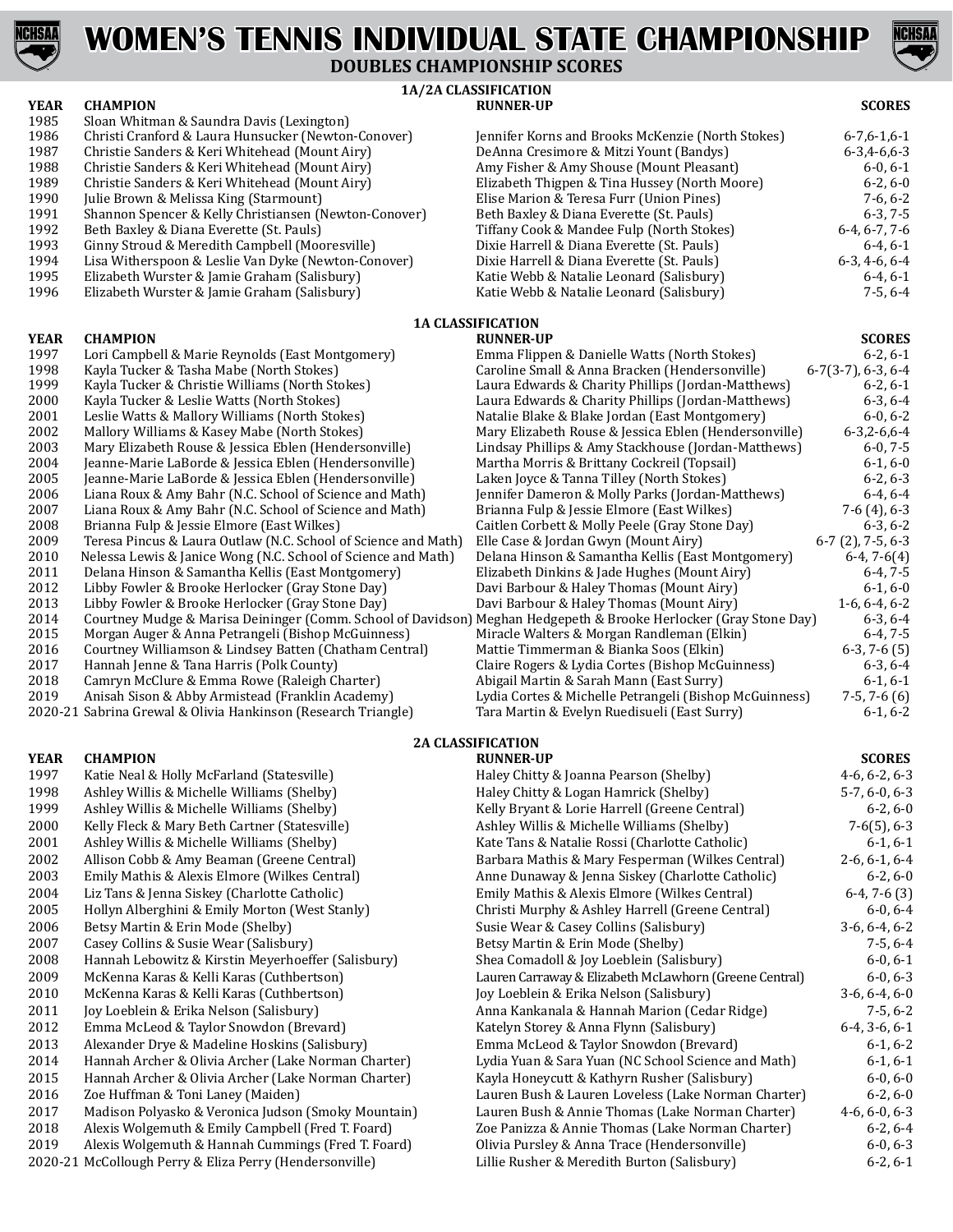



## **DOUBLES CHAMPIONSHIP SCORES**

| <b>YEAR</b> | <b>CHAMPION</b>                                       | <b>RUNNER-UP</b>                                    | <b>SCORES</b>   |
|-------------|-------------------------------------------------------|-----------------------------------------------------|-----------------|
| 1986        | Julie Denison & Heidi Weilbacher (T.C.Roberson)       | Cacy Kinney & Jennifer Hodge (T.W.Andrews)          | $7-6, 6-2$      |
| 1987        | Melinda Allison & Anne White (T.C.Roberson)           | Jennifer Barkley & Leslie Taylor (North Gaston)     | $6-2, 6-1$      |
| 1988        | Lisa Manning & Renee Manning (Washington)             | Cookie Ellis & Anne Gefaell (Shelby)                | $6-0, 6-2$      |
| 1989        | Chan Dang & Tam Dang (Northeast Guilford)             | Jenny Smith & Jennifer Vruwink (Asheboro)           | $6-3, 2-6, 6-4$ |
| 1990        | Lannette West & Stacey Troy (T.C.Roberson)            | Chan Dang & Tam Dang (Northeast Guilford)           | $6-4, 6-0$      |
| 1991        | Tam Dang & Chi Dang (Northeast Guilford)              | Candace Fleming & Stacey Troy (T.C.Roberson)        | $6-3, 6-3$      |
| 1992        | Catherine Morgan & Sarah Braddy (Washington)          | Gail Cox & Stephanie Black (Lexington)              | $6-2, 7-5$      |
| 1993        | Courtney Dyer & Creecy Chandler (Walter Williams)     | Lela Sparks & Kate Watts (Hickory)                  | $6-4, 6-4$      |
| 1994        | Katie Neal & Holly McFarland (Statesville)            | Cathleen Monahan & Stephanie Fox (Hickory)          | $7-6, 6-2$      |
| 1995        | Haley Chitty & Kirby Noblitt (Shelby)                 | Katie Neal & Holly McFarland (Statesville)          | $6-3, 4-6, 7-5$ |
| 1996        | Gene Holman & McCall Holman (Shelby)                  | Haley Chitty & Kirby Noblitt (Shelby)               | $2-6, 6-3, 7-5$ |
| 1997        | Martine Street & Julie Robinson (Walter Williams)     | Lindsey Hughes & Bonnie Morris (Sun Valley)         | $6-4, 4-6, 6-4$ |
| 1998        | Lauren Williams & Desiree Schmalz (East Chapel Hill)  | Marilyn Clark and Tiphanie Clark (East Chapel Hill) | $6-4, 6-4$      |
| 1999        | Marilyn Clark & Tiphanie Clark (East Chapel Hill)     | Lora Vestal & Elizabeth Kernodle (Walter Williams)  | $7-6(3), 6-0$   |
| 2000        | Marilyn Clark & Lauren Williams (East Chapel Hill)    | Lora Vestal & Kristi Vestal (Walter Williams)       | $6-0, 6-2$      |
| 2001        | Alli Benton & K.K. Walston (Fike)                     | Lora Vestal & Kristi Vestal (Walter Williams)       | $6-4, 6-3$      |
| 2002        | Alli Benton & K. K. Walston (Fike)                    | Amanda Clark & Jennifer Phillips (T. C. Roberson)   | $6-1, 6-1$      |
| 2003        | Shea Huxtable & Whitney Draper (East Chapel Hill)     | Julia Howard & Liz Boak (East Chapel Hill)          | $6-3, 6-3$      |
| 2004        | Julia Howard & Jackie Colvin (East Chapel Hill)       | Stephanie Teague & Mary K. Hutton (Hickory)         | $6-2, 6-4$      |
| 2005        | Caroline Kuttner & Alley Leahy (Charlotte Catholic)   | Erin Hosterman & Rebeka Rhoney (St. Stephens)       | $6-4, 3-6, 6-4$ |
| 2006        | Stephani Sinn & Stephanie Teague (Hickory)            | Raychel Batts & Lizzie Sodoma (Charles B. Aycock)   | $6-4, 6-1$      |
| 2007        | Carolyn Kernodle & Adele Henderson (Walter Williams)  | Ashley Pearsall & Caroline Gray (Rocky Mount)       | $6-4, 6-2$      |
| 2008        | Lauren Vaughn & Shannon Melrose (T.C. Roberson)       | Catherine Wood & Sruthi Cherkur (Ragsdale)          | $6-2, 6-3$      |
| 2009        | Tori Helpingstine & Hannah Kimbrough (Chapel Hill)    | Lindsay Thomas & Kate Gray (Rocky Mount)            | $6-1, 6-2$      |
| 2010        | Sarah Carroll & Kindell Schmitt (Weddington)          | Lauren Brooker & Caroline Smith (Cardinal Gibbons)  | $6-2, 3-6, 6-3$ |
| 2011        | Lauren Brooker & Caroline Smith (Cardinal Gibbons)    | Heidi Swope & Casey Rowe (Weddington)               | $6-1, 6-2$      |
| 2012        | Emma Yates & Heidi Swope (Weddington)                 | Grace Deering & Rachel Tomchin (Charlotte Catholic) | $4-6, 6-1, 6-3$ |
| 2013        | Devin Knors & Lizzie Galush (Cardinal Gibbons)        | Natalie Freeman & Summer Jacobs (Cardinal Gibbons)  | $6-3, 6-3$      |
| 2014        | Devin Knors & Jenna Knors (Cardinal Gibbons)          | Emma Edge & Huda McGraw (Terry Sanford)             | $6-3, 6-2$      |
| 2015        | Mary Beth Jackson & Hailee Haymore (Union Pines)      | Huda McGraw & Sophia McGraw (Terry Sanford)         | $7-5, 7-5$      |
| 2016        | Natalie Lutz & Madelynn Frye (Kings Mountain)         | Hailee Haymore & Sarah Nicholson (Union Pines)      | $6-3, 6-2$      |
| 2017        | Savannah Bright & Stela Joksimovic (East Chapel Hill) | Madelynn Frye & Natalie Lutz (Kings Mountain)       | $6-3, 6-3$      |
| 2018        | Sophie Imhof & Ella Imhof (Marvin Ridge)              | Logan Stuckey & Kaitlyn Tozzi (Charlotte Catholic)  | $6-2, 6-3$      |
| 2019        | Maggie Gehrig & Ava Tan (Charlotte Catholic)          | Frances Coleman & Peyton Philemon (New Hanover)     | $6-1, 6-1$      |
|             | 2020-21 Ava Tan & kaitlyn Tozzi (Charlotte Catholic)  | Avery Sager & Jeslyn Pratiknio (Maryin Ridge)       | $6-2.6-2$       |

| YEAR | <b>CHAMPION</b>                                       | <b>RUNNER-UP</b>                                    | <b>SCORES</b>   |
|------|-------------------------------------------------------|-----------------------------------------------------|-----------------|
| 1986 | Julie Denison & Heidi Weilbacher (T.C.Roberson)       | Cacy Kinney & Jennifer Hodge (T.W.Andrews)          | $7-6, 6-2$      |
| 1987 | Melinda Allison & Anne White (T.C.Roberson)           | Jennifer Barkley & Leslie Taylor (North Gaston)     | $6-2, 6-1$      |
| 1988 | Lisa Manning & Renee Manning (Washington)             | Cookie Ellis & Anne Gefaell (Shelby)                | $6-0, 6-2$      |
| 1989 | Chan Dang & Tam Dang (Northeast Guilford)             | Jenny Smith & Jennifer Vruwink (Asheboro)           | $6-3, 2-6, 6-4$ |
| 1990 | Lannette West & Stacey Troy (T.C.Roberson)            | Chan Dang & Tam Dang (Northeast Guilford)           | $6-4, 6-0$      |
| 1991 | Tam Dang & Chi Dang (Northeast Guilford)              | Candace Fleming & Stacey Troy (T.C.Roberson)        | $6-3, 6-3$      |
| 1992 | Catherine Morgan & Sarah Braddy (Washington)          | Gail Cox & Stephanie Black (Lexington)              | $6-2, 7-5$      |
| 1993 | Courtney Dyer & Creecy Chandler (Walter Williams)     | Lela Sparks & Kate Watts (Hickory)                  | $6-4, 6-4$      |
| 1994 | Katie Neal & Holly McFarland (Statesville)            | Cathleen Monahan & Stephanie Fox (Hickory)          | $7-6, 6-2$      |
| 1995 | Haley Chitty & Kirby Noblitt (Shelby)                 | Katie Neal & Holly McFarland (Statesville)          | $6-3, 4-6, 7-5$ |
| 1996 | Gene Holman & McCall Holman (Shelby)                  | Haley Chitty & Kirby Noblitt (Shelby)               | $2-6, 6-3, 7-5$ |
| 1997 | Martine Street & Julie Robinson (Walter Williams)     | Lindsey Hughes & Bonnie Morris (Sun Valley)         | $6-4, 4-6, 6-4$ |
| 1998 | Lauren Williams & Desiree Schmalz (East Chapel Hill)  | Marilyn Clark and Tiphanie Clark (East Chapel Hill) | $6-4, 6-4$      |
| 1999 | Marilyn Clark & Tiphanie Clark (East Chapel Hill)     | Lora Vestal & Elizabeth Kernodle (Walter Williams)  | $7-6(3), 6-0$   |
| 2000 | Marilyn Clark & Lauren Williams (East Chapel Hill)    | Lora Vestal & Kristi Vestal (Walter Williams)       | $6-0, 6-2$      |
| 2001 | Alli Benton & K.K.Walston (Fike)                      | Lora Vestal & Kristi Vestal (Walter Williams)       | $6-4, 6-3$      |
| 2002 | Alli Benton & K. K. Walston (Fike)                    | Amanda Clark & Jennifer Phillips (T. C. Roberson)   | $6-1, 6-1$      |
| 2003 | Shea Huxtable & Whitney Draper (East Chapel Hill)     | Julia Howard & Liz Boak (East Chapel Hill)          | $6-3, 6-3$      |
| 2004 | Julia Howard & Jackie Colvin (East Chapel Hill)       | Stephanie Teague & Mary K. Hutton (Hickory)         | $6-2, 6-4$      |
| 2005 | Caroline Kuttner & Alley Leahy (Charlotte Catholic)   | Erin Hosterman & Rebeka Rhoney (St. Stephens)       | $6-4, 3-6, 6-4$ |
| 2006 | Stephani Sinn & Stephanie Teague (Hickory)            | Raychel Batts & Lizzie Sodoma (Charles B. Aycock)   | $6-4, 6-1$      |
| 2007 | Carolyn Kernodle & Adele Henderson (Walter Williams)  | Ashley Pearsall & Caroline Gray (Rocky Mount)       | $6-4, 6-2$      |
| 2008 | Lauren Vaughn & Shannon Melrose (T.C. Roberson)       | Catherine Wood & Sruthi Cherkur (Ragsdale)          | $6-2, 6-3$      |
| 2009 | Tori Helpingstine & Hannah Kimbrough (Chapel Hill)    | Lindsay Thomas & Kate Gray (Rocky Mount)            | $6-1, 6-2$      |
| 2010 | Sarah Carroll & Kindell Schmitt (Weddington)          | Lauren Brooker & Caroline Smith (Cardinal Gibbons)  | $6-2, 3-6, 6-3$ |
| 2011 | Lauren Brooker & Caroline Smith (Cardinal Gibbons)    | Heidi Swope & Casey Rowe (Weddington)               | $6-1, 6-2$      |
| 2012 | Emma Yates & Heidi Swope (Weddington)                 | Grace Deering & Rachel Tomchin (Charlotte Catholic) | $4-6, 6-1, 6-3$ |
| 2013 | Devin Knors & Lizzie Galush (Cardinal Gibbons)        | Natalie Freeman & Summer Jacobs (Cardinal Gibbons)  | $6-3, 6-3$      |
| 2014 | Devin Knors & Jenna Knors (Cardinal Gibbons)          | Emma Edge & Huda McGraw (Terry Sanford)             | $6-3, 6-2$      |
| 2015 | Mary Beth Jackson & Hailee Haymore (Union Pines)      | Huda McGraw & Sophia McGraw (Terry Sanford)         | $7-5, 7-5$      |
| 2016 | Natalie Lutz & Madelynn Frye (Kings Mountain)         | Hailee Haymore & Sarah Nicholson (Union Pines)      | $6-3, 6-2$      |
| 2017 | Savannah Bright & Stela Joksimovic (East Chapel Hill) | Madelynn Frye & Natalie Lutz (Kings Mountain)       | $6-3, 6-3$      |
| 2018 | Sophie Imhof & Ella Imhof (Marvin Ridge)              | Logan Stuckey & Kaitlyn Tozzi (Charlotte Catholic)  | $6-2, 6-3$      |
| 2019 | Maggie Gehrig & Ava Tan (Charlotte Catholic)          | Frances Coleman & Peyton Philemon (New Hanover)     | $6-1, 6-1$      |
|      | 2020-21 Ava Tan & kaitlyn Tozzi (Charlotte Catholic)  | Avery Sager & Jeslyn Pratiknjo (Marvin Ridge)       | $6-2, 6-2$      |
|      |                                                       |                                                     |                 |